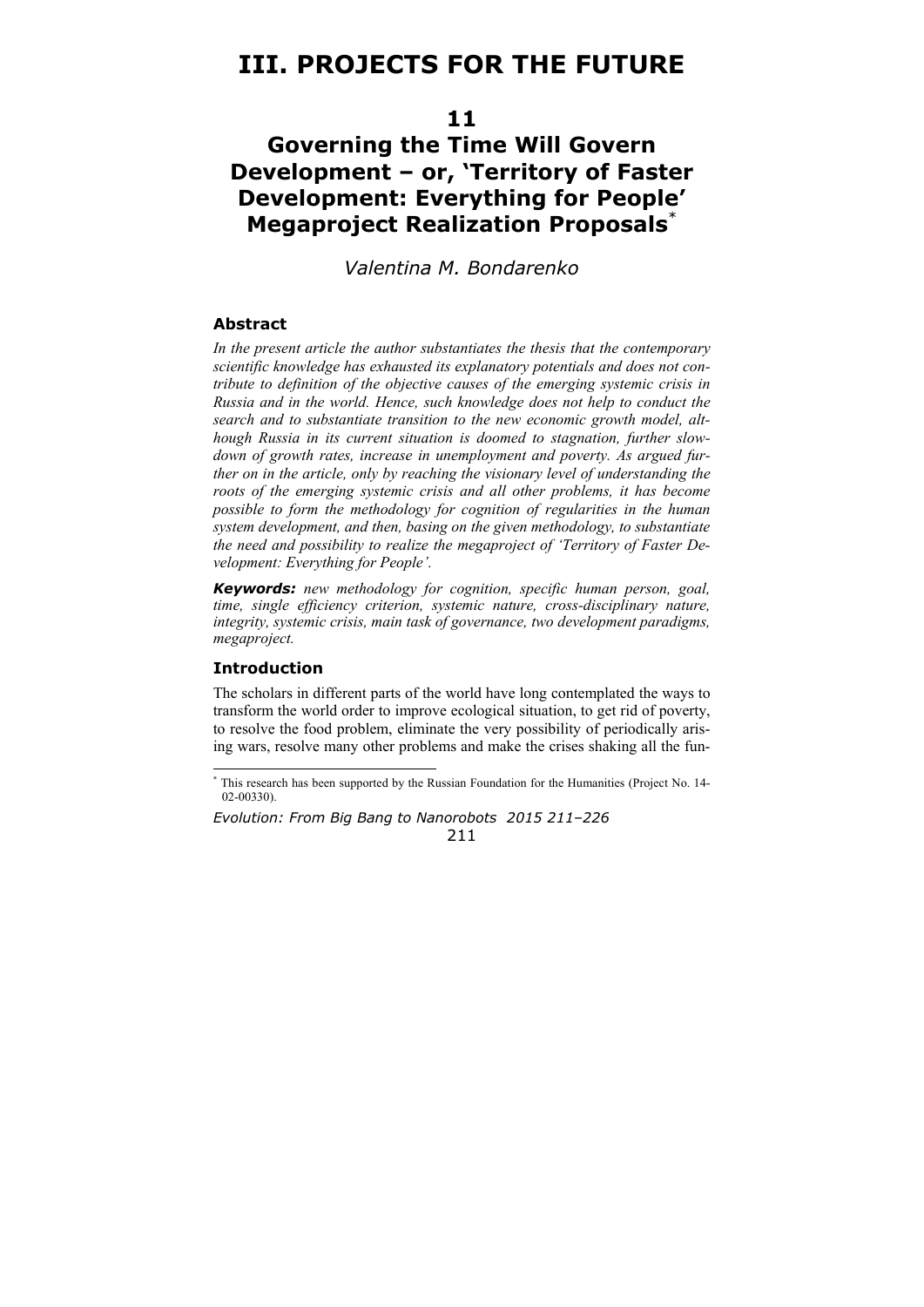damentals of human existence to sink in the oblivion once and forever. Many well-known scholars focused their studies on the search for the solutions for these difficult problems.

As many economists believe, everything that happens in the world at present proves amply that the second wave of the crisis has already started. However, the solution of the problems via the monetary means, *i.e.* emission of money and investment thereof in all kinds of assets (shares, resource assets, real estate, *etc.*) for the purpose of their resale becomes the prevailing way compared to investments in fixed capital, and thus causes the further growth impairment. Thus, the old models which countered the crisis by money injections into economy do not work any longer; and therefore, this path is hardly the remedy which could defeat the crisis by eliminating the primary cause of its emergence. Moreover, on the one hand, it is recognized that at present there are no serious debates over the measures to eliminate the crisis. However, on the other hand, at the last two World Economic Forums in Davos as well as the G-20 summits in 2013, we observed an increasing number of people stating that the 2008 crisis and its current second wave actually represent the crisis of the contemporary economic model. Thus, until the cause of the crisis of the economic model has been identified, any system of institutions and mechanisms aimed at elimination of pressure in realizing the anti-crisis measures will turn useless at best.

So, we should point that, on the one hand, at present the rhetoric of the subjects discussed by the academic community has changed dramatically. The focus of discourse shifted from specific issues (how to improve, accelerate, modernize, reform, *etc*.) to the comprehensive agenda. As never before, it has become necessary to develop a worldview approach to the current crisis situation in the world as well as to undertake the search for new models of economic evolution and new concepts of economic growth. However, in order to move to the new model of economic growth, one should have a theoretically verified and practically feasible idea of such a model.

On the other hand, we also have to admit that the global systemic crisis affects all spheres of human community's life and growing in scale, and nobody knows its deeper causes and where the remedy is to be found.

The failure to find the prescription to overcome the crisis makes us turn to history and search for the answers there. The findings, however, are not at all spectacular. For example, Dr. Geffrey Sommers (Professor of Political Economy and Public Policy at the Wisconsin-Milwaukee University (USA) and participant of the first Moscow Economic Forum held in March 2013) when commenting on the strict saving measures to be taken in the context of the looming recession in the Russian economy, warns that with respect to such measures, the point of his gravest concern was expressed best by Mark Twain, 'History doesn't repeat itself, but it does rhyme', and the result can be most unfavorable.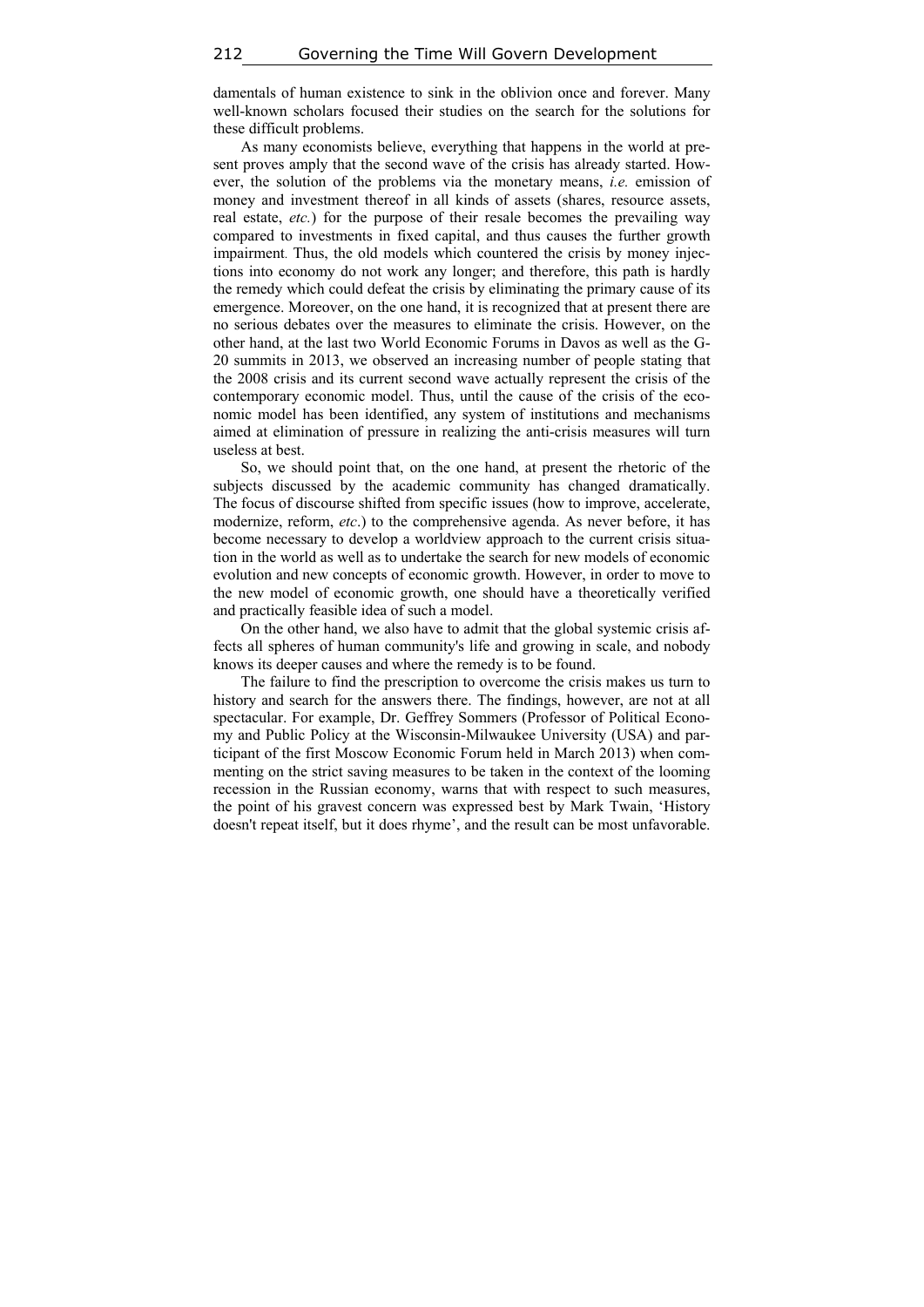Sommers points that the last case of strict economizing took place in Germany, Italy and Japan in the period between the two world wars and resulted in fascism. Without stating that the same may happen now, Sommers suggests that the outcome would be most unpleasant, because economizing cannot be imposed on people all the time, as in the end, they will respond and nobody knows in which particular way (Astashenkov 2013).

It is exactly due to the methodological vacuum that many scholars, experts and policy-makers fail to comprehend the root causes of the crisis and to find the way out. Therefore, they can hardly find a proper mechanism to overcome the crisis and to move to a crisis-free evolutionary path of the transition from the asocial model of economic growth to the adoption and realization of the economic-growth concept and strategy that would allow the prior development of the real sector and the development of any human individual and his/her qualities.

The question, which many scholars pose in this connection is whether we should consider the crisis in development of the global civilization, as well as the wars, terrorism, man-made and natural disasters as transient phenomena and casual events, or this is a chain of cause-and-effect relationships between phenomena and events and a result generated by the effects of inherent and objective laws that apply equally to nature and society and underlie the coevolutionary development of the world system.

Therefore, the major prerequisite for the transition to the crisis-free development is to obtain and master the knowledge on the objective causes of the global systemic crisis, to find the path of the crisis-free development and to understand the implications of each decision made. The time of development by try-and-error method has gone into the past irreversibly.

#### **New Methodology for Learning the Regularities of the Human System Development**

For many years I have been studying the objective causes of the crisis in the human-system development and try to make some forecasts for the future. Over thirty years ago, while trying to explain the contradictions within the Soviet economy, I found out that the then existing economic theories and general scientific knowledge at large had exhausted their inherent explanatory potential in the search for the ways to overcome negative phenomena. However, it became also clear that in order to solve those problems it was necessary to find what could be described in Marxist terminology as the only possible form of production relations and thereto new relevant production forces. Since then, I have been searching for the theoretical approach at the level of political economy and for the methodological instruments that would help to disclose the objective idea of the human-community development and to reveal the objective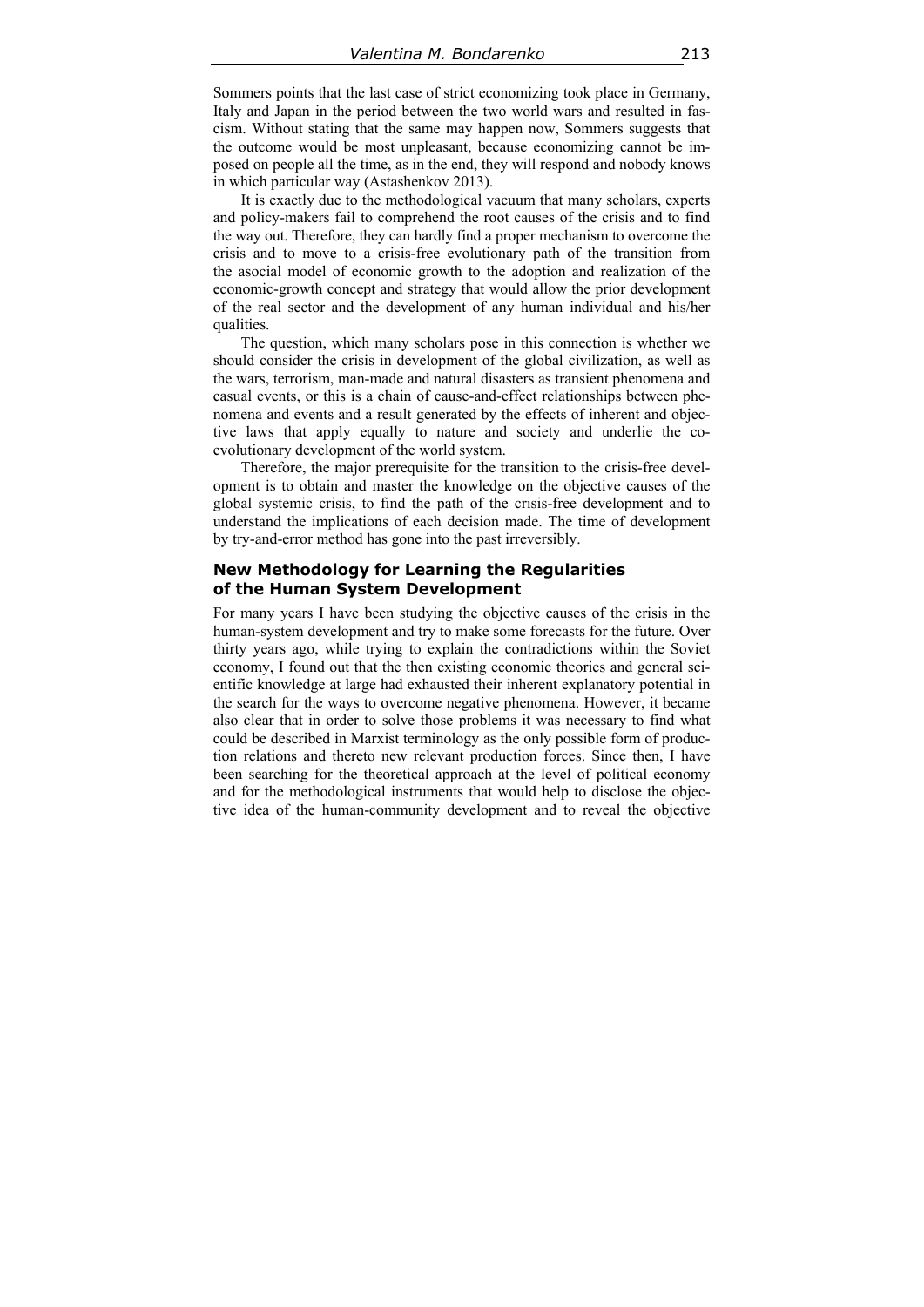causes of crises and find the only possible model of human relations for the present time and future.

At that stage of the afore-mentioned political-economic study, which is also supposed to include the philosophical understanding of the problem, the methodological and theoretical platform was formed by the materialist dialectical method supplemented by the tools of economic cybernetics. Having realized that the major forms of being are space and time, and that the being without time is as great nonsense as the being without space, time was taken as the colligating index (criterion) characterizing the positive or negative movement towards the goal.

The scientific novelty of the introduced criterion consists in the fact that it allowed providing a periodization for the possible forms of development of the production relations in terms of reduction or prolongation of time needed to achieve the developmental goal. That goal was formulated similar to the concepts in the majority of literature sources on political economy – the satisfaction of constantly growing human needs as well as the creation of conditions for comprehensive and harmonious development of an individual.

The major political and economic conclusion drawn at that stage of research which was presented in my thesis, was as follows: (1) another step forward was made in the development of the Marxist methodology. It was a particular human individual (rather than a commodity as drawn by Marx) which I took as a cell of society; (2) socialism had not been achieved in any country of the world yet; (3) socialism would only emerge when property becomes both private and public – that is, when the private production becomes connected with a particular human person and commodities will be produced by demand (order) of a particular individual, and thus, the redundant and unneeded commodities will not be produced, while the consumed resources will be used in an efficient and rational way.

But by the early 1990s, the then existing form of production relations became correlated with the phase of initial capital accumulation, and hence the production forces were becoming even more primitive. The innovations were rejected, while the development took the retrogressive course.

Again, there arose the question of whether that conclusion was incidental. So, it was necessary to achieve a new level of understanding the problem, and the research was reoriented to a new target – to achieve the worldview level. As a result, the new methodology was devised for the cognition of regularities in the human community development.

This methodology is innovative since it helps to reveal the regularities of the human community development in any context – whether in the context of civilization, or in terms of the complex dynamics of long-term historical development, or at the local, regional and global levels, or in terms of socioeconomic and political system, or as an integral system. The main novelty is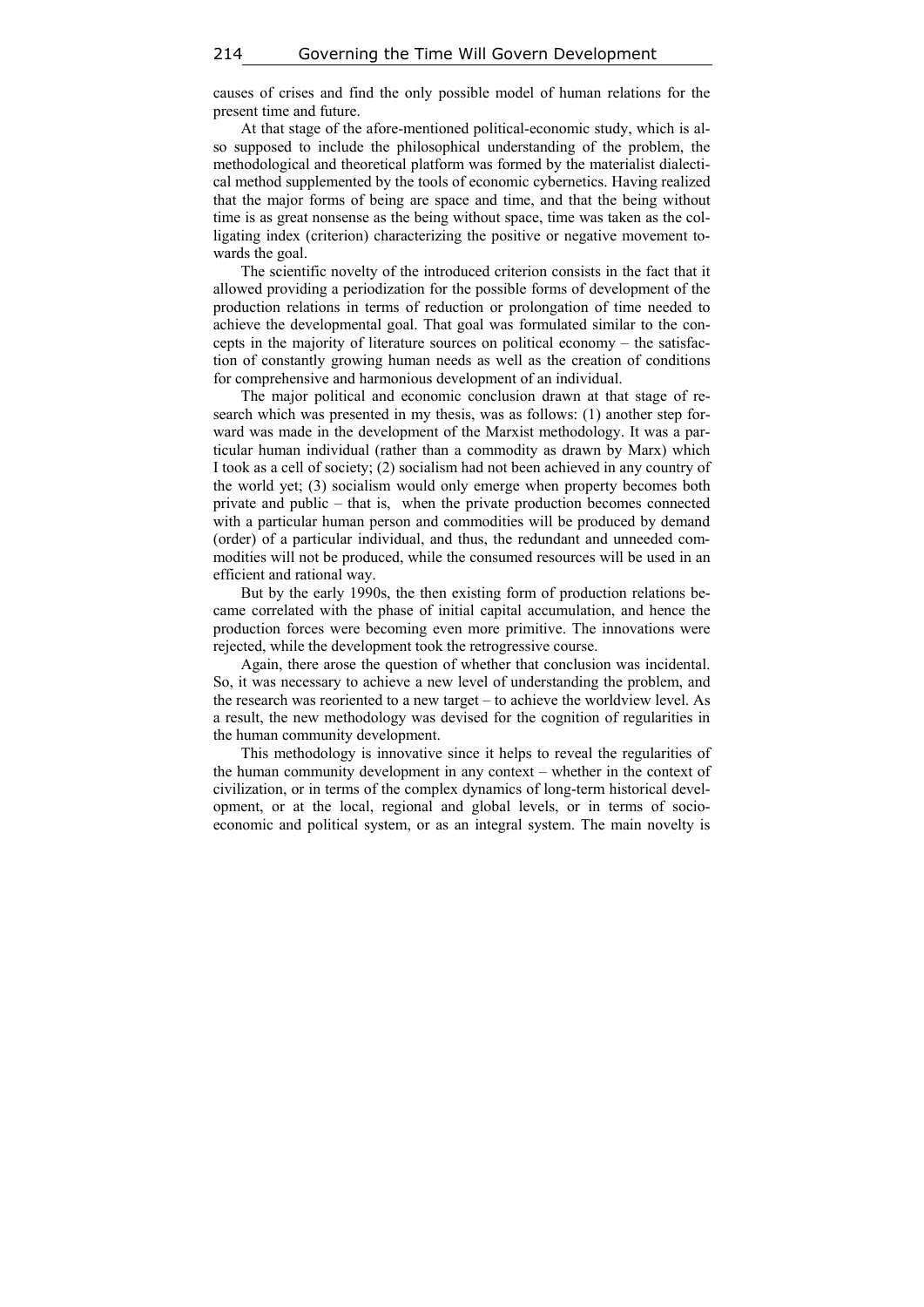that all these aspects are considered, studied, examined and analyzed in terms of achieving the single and objectively set ultimate goal of development – that is, in the framework of the systemic approach.

Here one should note that as early as in 1784, Immanuel Kant in his *Idea for a Universal History with a Cosmopolitan Purpose* considered the world history as a purposeful process. He searched for means to bring history under a law and believed that the law of history is meant to be the law of development. Kant found the solution in connecting history with its initial goal what would give it a regular character. To bring history under a law would mean to make it move towards a certain goal. In other words, he meant to conceive history in terms of teleology and 'to try to see if we can discover a natural purpose in this idiotic course of things human. In keeping with this purpose, it might be possible to have a history with a definite natural plan for creatures, who have no plan of their own' (Kant 1963–1966, vol. 6: 8). Thus, according to Kant, the reason and purpose of history are to bring to the full the development of human reasonable natural properties. And this purpose of history is as well the purpose of nature, while the development of reasonable human properties would be expressed in the growth and accumulation of knowledge and use of this knowledge by a human individual for reasonable organization of his/her life. In Kant's view, the ultimate purpose of the world existence is the highest good in the world, and in the notion of the highest good he combines the full realization of the moral law with physical welfare of humans as natural creatures.

Many authors of the reports to the Club of Rome also sought to formulate the goal of the global community development and, proceeding therefrom, to articulate new proposals for reorganization of the international order (RIO) as well as to find a new and perfect social organization of people. For example, in the third report to the Club of Rome its authors, basing on universal human values defined the main goal of the world community (in which equal opportunities would be provided within and between countries) as providing the dignified life and moderate wealth for all citizens of the world (Tinbergen *et al.* 1976). However, the hopes that these authors will be heard did not come true.

Another report, in which the global problems were addressed through the prism of a system of goals and values and which contributed to a cardinal transition from the quantitative to qualitative analysis, was entitled *Goals for Mankind*. Here the fore position was taken by the concept of 'new humanism' and the idea on the primacy of personal human qualities that would provide for the 'human revolution' as well as for the 'revolution of consciousness' and societal transformation. Another cornerstone in the basis of this report was the concept of global solidarity, when the norms of human behaviour and norms of state policy would determine the 'new standard of humanism'. According to the report authors headed by Dr. Ervin Laszlo (the world-known professor of philosophy, systemic sciences and political science, honorary doctor at several uni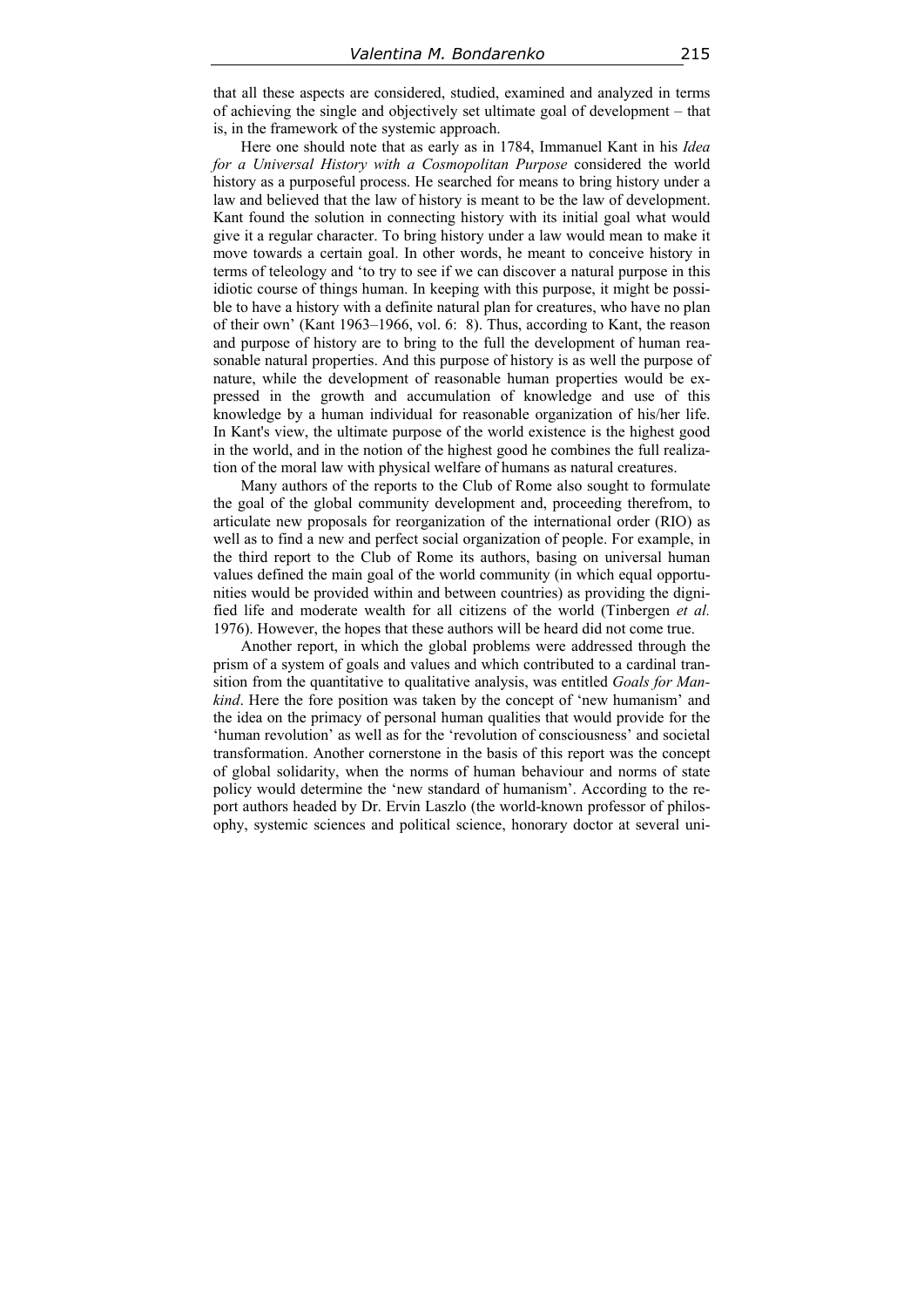versities, program director at the UN Institute for Training and Research, and President of Vienna Academy of Futurology), it would be necessary to formulate the global development goals and to present them to the global community.

Inspired by the assigned task, Dr. Laszlo and his group undertook the national- and transnational-level analysis of the 'atlas of goals' set by different regions, countries, churches, multinational corporations, United Nations and other international organizations, and, having interviewed many representatives of all spheres and directions of human activities, set forth the following four global goals: (1) global security (ending the arms race, elimination of wars and conflicts, and renunciation of violence); (2) the global-scale solution of the food problem, elimination of famine, and building the global system that would be instrumental in satisfying food needs of all people on the Earth; (3) global control over the use of energy and raw resources that would help to proceed to the rational and ecologically safe energy consumption, control of technologies, and economically efficient nature management; and, (4) global development oriented to the qualitative growth – that is, to the better quality of life and social justice in distribution of material and spiritual goods (Laszlo *et al.* 1977*).*

Proceeding from these objectives, the authors of this report offered several scenarios of the 'global solidarity revolution', in which the main role, in different combinations, is to be played by religious communities, intellectual groups, political leaders, government circles, businesspeople, *etc*. They hoped that scientific community, religious leaders, or business representatives of one country would be able to render influence on their counterparts in other countries and then 'all together' they could consider the critical issues and jointly work out the general solutions. Unfortunately, this idea has not been realized so far.

I selected a somewhat different way to define the global developmental goal. The task was to identify the initially and objectively set goal of development. Here the ultimate goal is the one that cannot serve as a means to attain a goal of higher level and at the same time serves the starting point (and a feedback) for a qualitatively new phase in the development of the whole system and of its every subsystem.

The logic is as follows. If any socio-economic and political system can be evaluated from the position of the ultimate goal realization, then the given goal is of the planetary, global nature. From this it follows that when correlating the present practices of economic and political development in any country with the theoretically outlined or, rather, objectively preset ultimate goal, then it would be possible to find the redundant or missing links in the mechanism of such goal realization and to identify the shortest-term and hence the most efficient and sustainable ways to its attainment.

Therefore, the essence and scientific novelty of the new methodological tools is expressed by the fact that it is based on the objectively preset goal identified within the human community development. To make this conclusion, it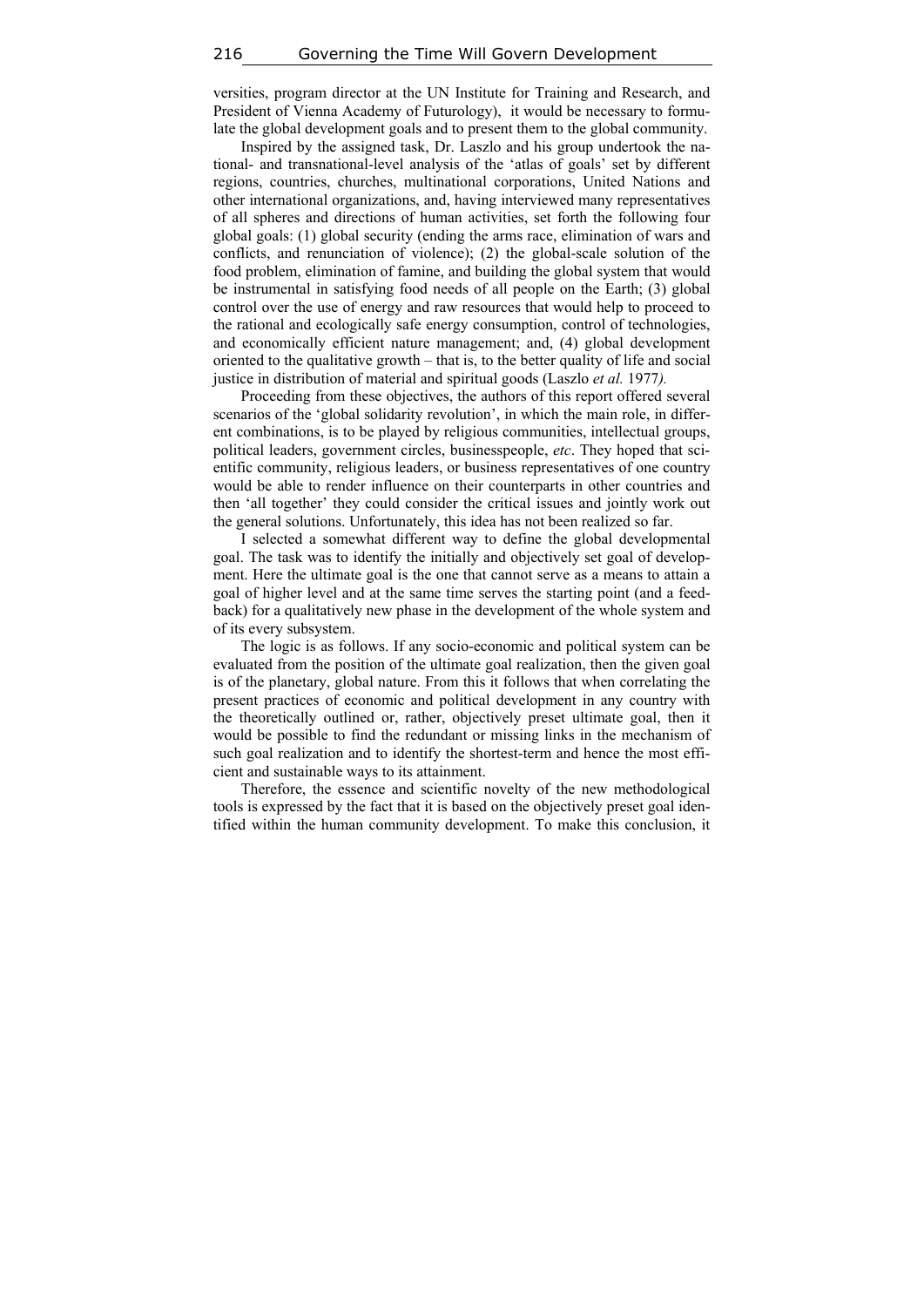was necessary, as said above, to define not just the development goal of the human system, but also to define the ultimate goal which should not be a subgoal of the higher goal within the lifetime of a human individual. That is, to define the objective reason of the human system development means to understand that any human individual lives not to provide the GDP growth or to produce more weapons for his/her own annihilation. Any human individual must and can live for no other goal than the maximal development and realization of his/her own moral and intellectual potential with the concomitantly growing level of consciousness and physical perfection.

In other words, the objectively set goal is that any specific human individual in the course of his/her development must and can reach his/her own perfection or the Supreme Reason. Otherwise, development can proceed along the opposite path and lead to such optional outcomes as the blind alley, retrogressive development in order to start again, or a catastrophic outcome in the form of the apocalypse.

The second element of the new methodological 'tool-kit' which includes the integrity, systemic nature and cross-disciplinary approach is based on the premise that the world is integral and nature and society are subject to the same laws, and the integral world as a system can be only cognized through the integration of all disciplines and spiritual knowledge into one systemic, integral cross-disciplinary or, rather, trans-disciplinary knowledge. Therefore, it was necessary to integrate them systemically through the identification of the target function in development of the system and any of its parts in any framework (civilizational, formational, national, confessional, territorial, natural-scientific, socio-economic, socio-engineering, socio-cultural, political, organizational, *etc.*), and irrespectively of the prevailing development model (neo-liberal, Keynesian, totalitarian one or their combination). Only due to this knowledge, one can understand that the financial, economic, social, organizational, sciencetech and, generally, systemic crisis in the world as well as all existing negative phenomena are the links of one and the same chain. Therefore, the solution must also be integral, systemic and unified for the whole world and at the same time must take into account the maximal variety of interests of all people living on the planet.

It is fair to say that the scholars learned long ago how to borrow or combine different disciplines for the study of various processes and phenomena. The spiritual knowledge, however, is a different story. But, we also observe some positive shifts. For example, Fritjof Capra, an American physicist of Austrian origin, in his book *The Tao of Physics*: *An Exploration of the Parallels between Modern Physics and Eastern Mysticism* as well as in his other bestsellers, states that physics and metaphysics invariably lead to one and the same knowledge. All his works bear the implicit message that 'inherent connections exist between everything'. Seeking to find a scientific resolution for the mys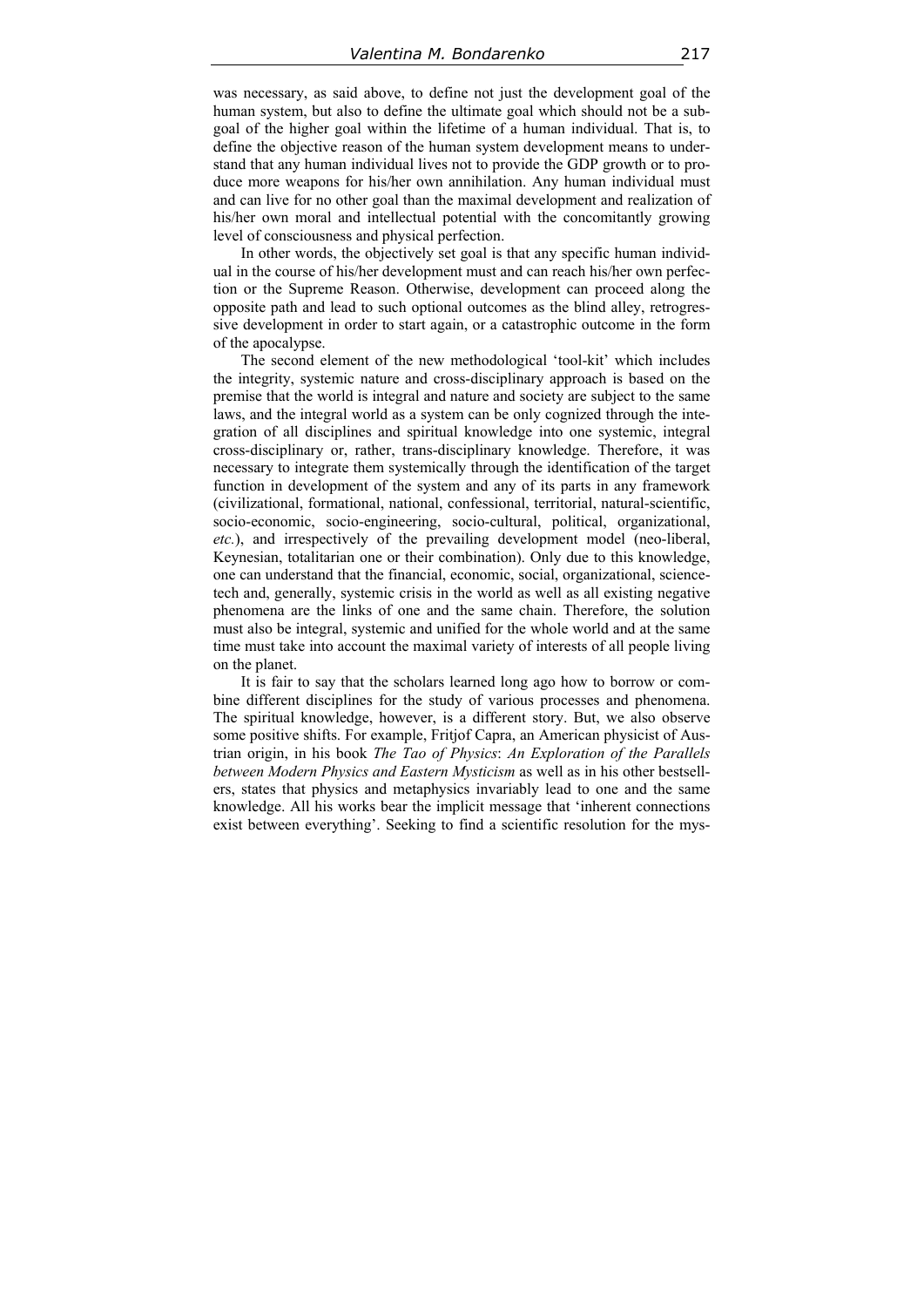tery of life, Fritjof Capra applies the theory of systems in his books to synthesize the latest achievements and discoveries of physics, mathematics, biology, sociology and other disciplines with spiritual knowledge of the East (Capra 1975).

The novelty of the methodology elaborated for identification and cognition of regularities in the development of the societal system also consists in the selection of the basic criterion which would help to express all the variety of processes, to separate the essence from the phenomenon as well as the objective from the subjective, and to make a generalized assessment characterizing the positive or negative development of the human system with respect to the ultimate goal.

For example, the GDP/GNP indices, human potential development index, happiness index, *etc*., do not help to reveal the regularity, essence, objectivity and direction of the whole variety of processes because, first, the economic reality tends to change faster than it is studied. Second, as contemporary analysts note, the reliability of the global statistical data raises big doubts. Third, the larger part of statistical information involved in the studies of economic processes represents a certain extrapolation of basic parameters constructed on the platform of certain models. Meanwhile most of those models were developed during the 'boom' of mathematic programming, in the late 1950s – early 1970s. Therefore, they cannot describe the condition of the contemporary economy in relevant terms at least because the current economic growth rates extend beyond the minute-errors field of the given models. Even the authors of the reports to the Club of Rome noted that in the course of computer simulation it was found that any model would inevitably reflect views, ideas and preferences of the researchers developing it, and this would become evident already in the selection of uploaded data. Therefore, such a model can hardly serve a means to learn the objective processes and cause-effect relations. And, fourth, to forecast the future and to make prediction is known to be an unrewarding and sometimes a dangerous matter, because the negative scenarios and therein laid 'forms of thought' tend to come true. Science has proved many times that thoughts are material and can be operated in order to create, cure, raise crops, correct weather, *etc.*, as well as to kill a person or to force someone to commit unusual actions up to the criminal ones.

In other terms, today the existing model of the human-community development (with all its transformations) conflicts with the scientific and technological achievements. Today the humanity is on the brink of self-annihilation by means of its own intellectual R&D. Meanwhile, the human community still remains a probabilistic society, which is insufficiently predictable and controllable, featured by a high-degree of uncertainty, and is absolutely incompatible with the concept of sustainable development proclaimed by the UN and other organizations at the highest level, with the 'Millennium Declaration', as well as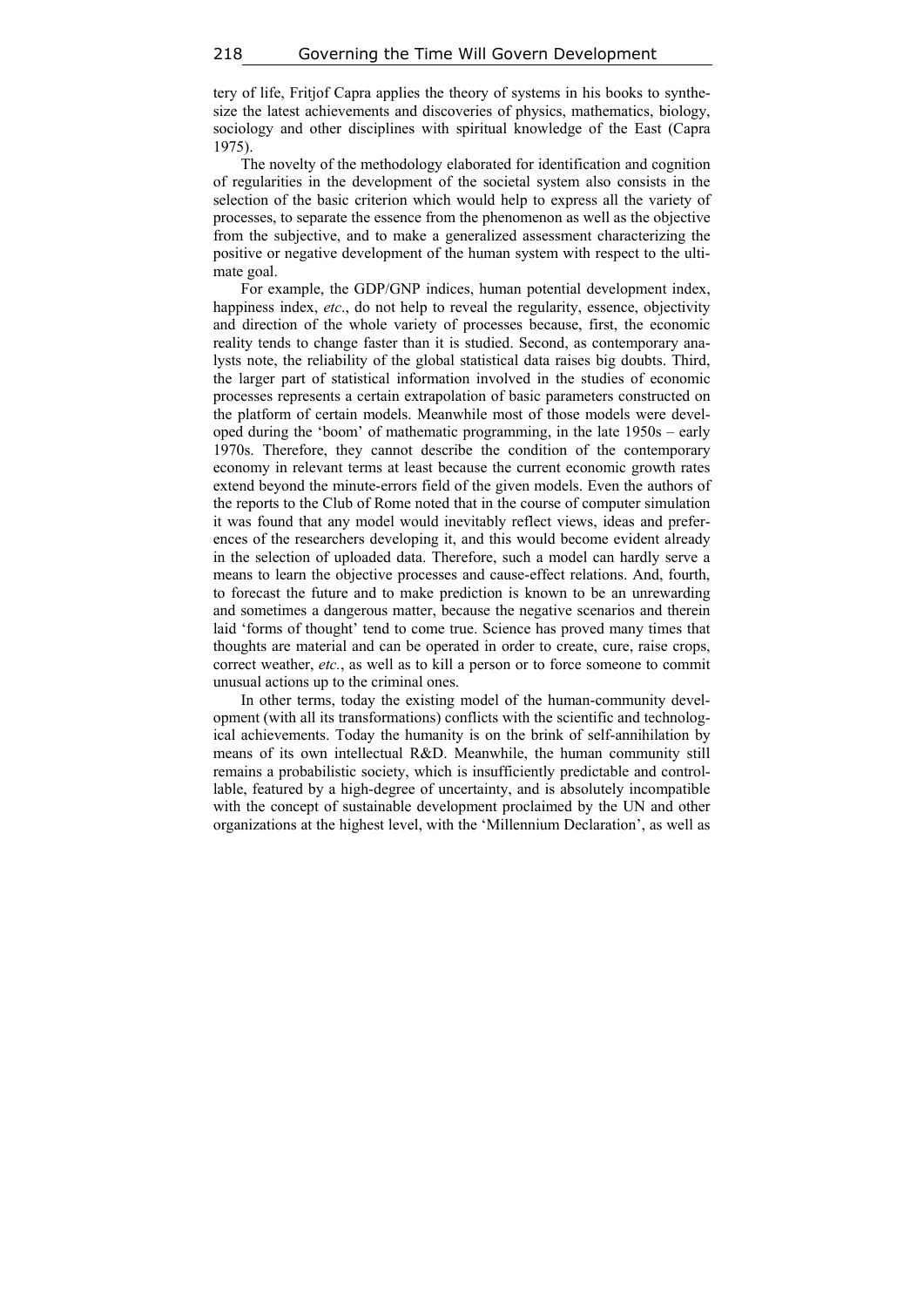with the concept, strategy and principles of building an informational civil society. Therefore, we may state that as never before we need a new approach to examination and identification of the laws of human existence, a new methodology for the cognition of regularities of the human system development and a new measure of all processes.

These examples are presented in order to show the scale of responsibility for consequences of the decisions made in order to create the global community and its institutes, especially, if such decisions neglect the inherent common laws underlying the human system development. Therefore, to create proper conditions for the evolutionary development of the human system in terms of achieving the goal and to bring the whole humanity into common temporal space are the main tasks whose resolution will help to overcome the crisis in the global community development as well as to streamline and unite the whole range of knowledge and theories.

This leads us to the conclusion that from the prospective of the systemic view of such factors as the human community development status and of the selected means and mechanisms to achieve the goal, time can become such a universal index (criterion). Today the human knowledge, with its avalanche-like growth, immediately becomes outdated. The knowledge, based on the empirical analysis and generalization of the past and present, lags behind since when a conclusion is drawn, the picture of the world is completely different and does not represent the actual reality.

So, the third provision of the new methodology of cognition defines time as the only positive index, which can be applied to measure and juxtapose all processes and phenomena. By means of time, we may measure and juxtapose the phenomena that are non-measurable or non-commensurable in terms of other indices, and, what is more, to temporally juxtapose all spheres of human and societal life with the target ideal and to define at what stage of human progress they are with respect to the goal.

The only opportunity and the only precondition to prevent knowledge from becoming outdated is to make it develop proactively, ahead of the actually unfolding socio-economic and political processes. This can be achieved only if knowledge is obtained on the basis of the cybernetic, systemic and crossdisciplinary approaches to the study of the actual reality, through the prism of the theoretical approach 'from the future to the present and past', rather than on the base of empirical analysis and/or subjective assessments and thereon based theories built along the pattern 'from the past to the present and future'. We must know *a-priori* which socio-economic and political structures and which technological system are relevant to the given goal and what is the mechanism to achieve it. Provided we find the socio-economic/political structure, technological system and mechanism of realization relevant to the goal, the closer we are to the goal, the faster the processes proceed. Hence the time interval be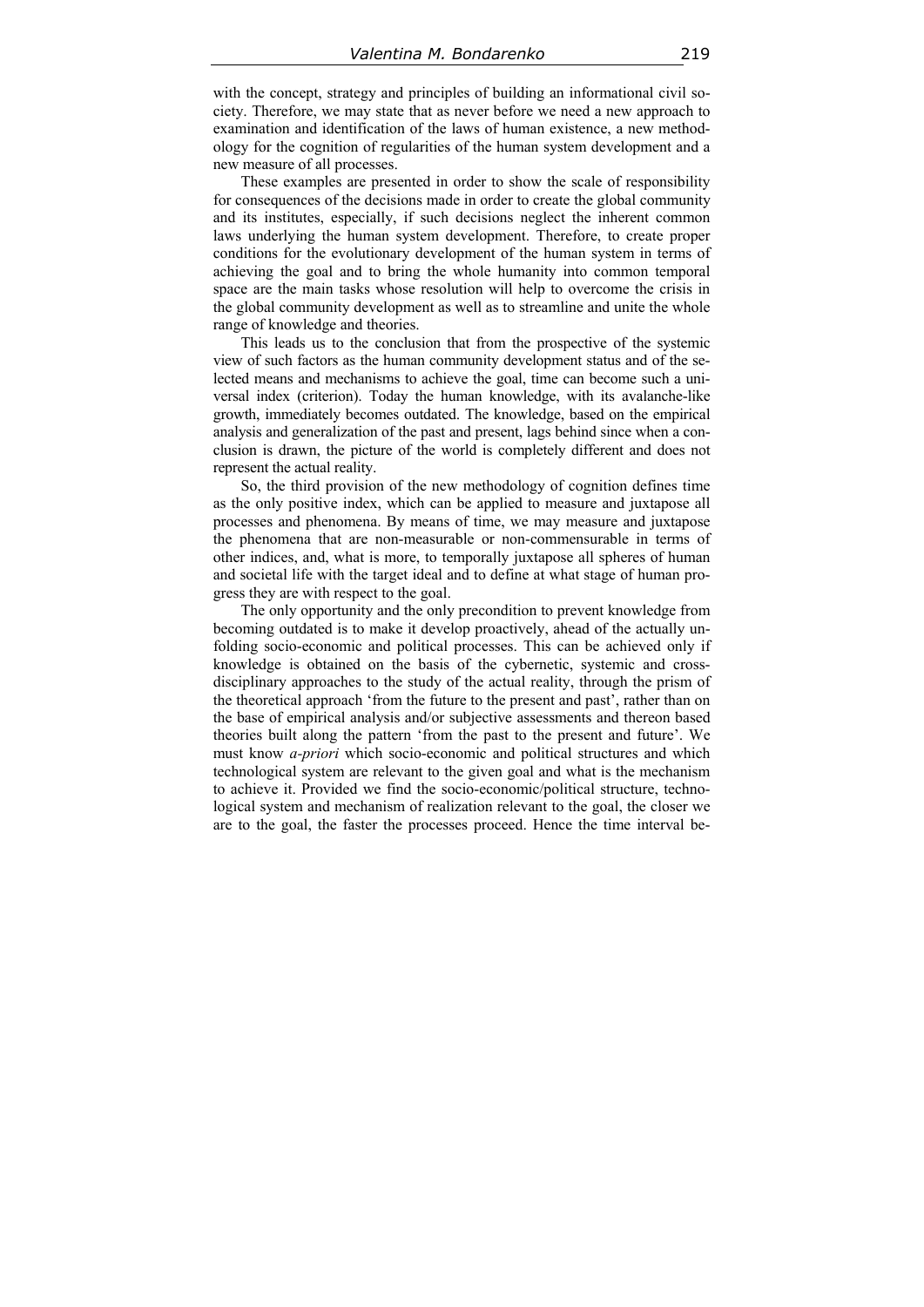tween the emergence of a material and/or spiritual need of any individual or a whole society and the satisfaction of the given need becomes the only criterion of efficiency in attainment of the final or ultimate goal.

Thus, the fourth provision of the new methodological tool-kit is that there was found a uniform criterion of the human system development, which is the time between the necessity to achieve the single goal of development, and the reality, in which a society (in whatever aspect) and a particular human individual are located in relation to the achievement of the given goal. If the time between the emergence and satisfaction of any particular individual's need tends to continuously and evolutionary reduce to zero, then it means that the human system develops sustainably and efficiently in terms of achieving the goal. The application of the given criterion gives opportunity to control (manage) the time between the emergence and satisfaction of a particular individual's need. Meanwhile, to manage time means to control development in a way which will provide an evolutionary, irreversible and continuous reduction in time and bringing it to the zero criterion value. Only in such case the human system will start to develop sustainably and efficiently towards the achievement of the goal and in the interests of every particular individual.

### **Brief Fundamental Conclusions from the Application of the New Cognition Methodology**

It is not possible to dwell on the detailed description of the results obtained from the application of the new methodology; however, they are presented in such books as *Forecasting the Future: A New Paradigm* and *Crisis-Free Development: A Myth or A Reality*, as well as in many articles and conference papers published in Russia and abroad. A smaller part of such publications is presented in the bibliography (Fetisov and Bondarenko 2008a, 2008b; Bondarenko 2008, 2009, 2011a, 2011b, 2012, 2013a, 2013b, 2014).

To summarize, the new methodological tool-kit enabled us to make the following:

 to exceed the limits of the human system and view it as an integral entity of 'the past/present/future' in relation to the objectively set development goal – to satisfy the highest human need to become spiritually, intellectually and physically perfect and at the same time to achieve a high level of consciousness;

 to evade the reliance upon empirical data and subjective judgments on the past and present;

 to comprehend in time and space the objective picture of the humansystem development, depending on the positive (sustainable) or negative (unsustainable) orientation towards achievement of the single goal.

This has made it possible to see that the whole centuries-long history of human community development offers only two paradigms of the humansystem development, namely: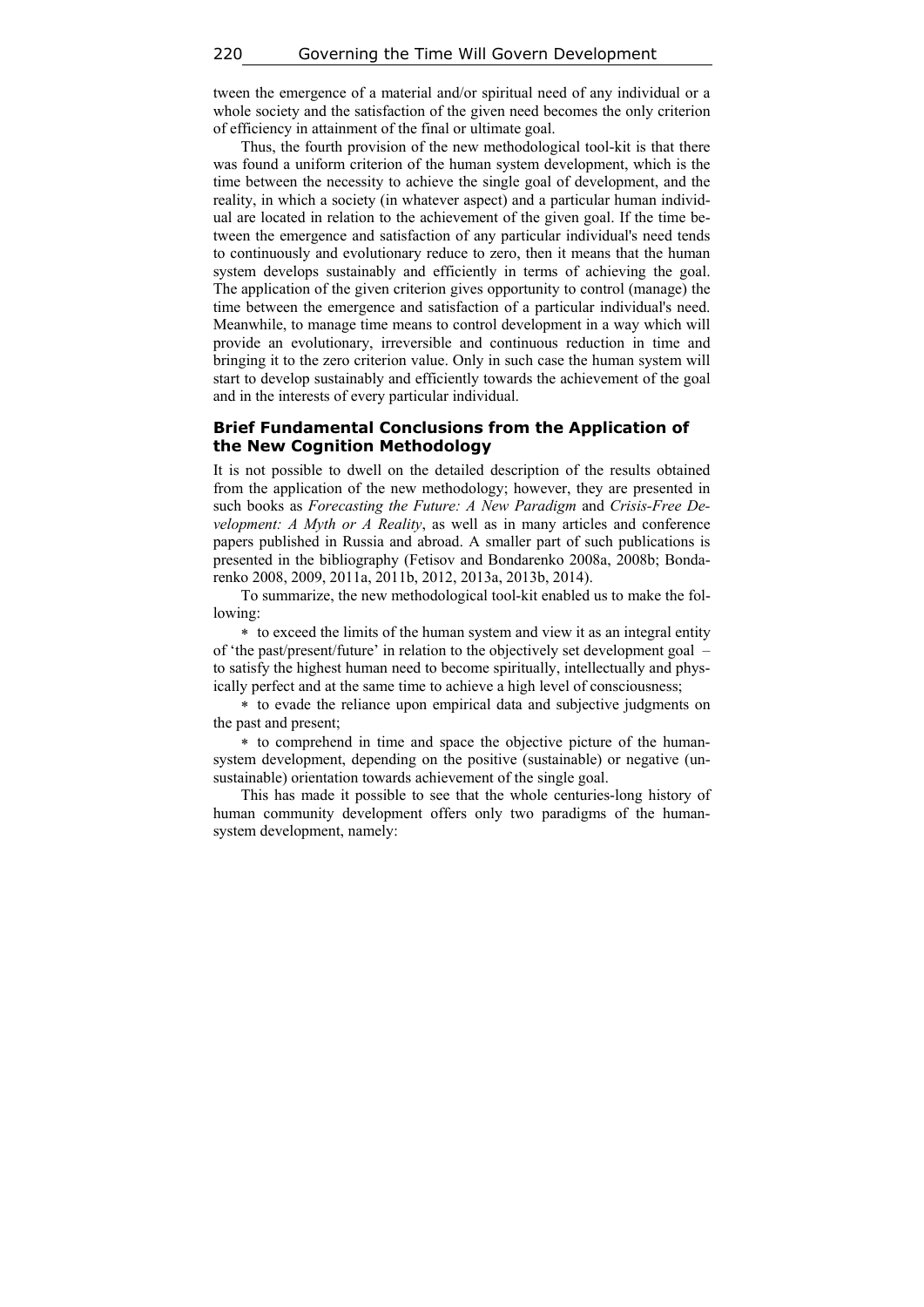**the first paradigm:** there existed short-time and short-space connection between production and consumption. It started when humankind consumed everything that was produced at the respective level of manual labor development. So, the time between the emergence and satisfaction of a particular individual's need was minimal. That was the pre-industrial mode of production for individual needs and by order, for a particular consumer at the household level (craftsmen);

 **the second paradigm:** production and consumption are connected indirectly. This development paradigm originated with the development of primitive technology, labor division, market, class of intermediaries, and the universal equivalent of exchanging the results of the labor – money. As a result of the gradual territorial expansion and foreign-trade development, the direct interconnection between production and consumption would be transformed into the indirect one. Thus, the second paradigm of development was formed. Its development in time and space would be accelerated by the transition to the industrial mode of development. Hence, the mass industrial production of the assembly-flow type develops as well as domestic and foreign trade together with the territorial expansion up to the global scale and mass consumption. This type of production is oriented at satisfying the demands and needs of an abstract endconsumer through a spontaneous, archaic and market-type form of communication (prolonged in time and space) with a specific individual. In such circumstances, the uncertainty of consumption led to the emergence and further global growth of disproportion and even complete de-synchronization between the time of production and the time of the circulation of commodities and money. The time of circulation becomes much larger than the time of production. Despite the multiple growth of material and physical factors of production, there was a tremendous breakaway of dynamics of their circulation from the real and, especially, virtual monetary form. The monetary methods to cope with the financial crisis would only strengthen this breakaway between circulation of real product and money, and would increase the disproportion between the time for production and time for circulation of commodities and money. As a matter of the chain reaction, the financial crisis rapidly grew into the systemic crisis, and today this has become the predominant model of development.

The essence of the second paradigm of development consists in the mass belt-line mode of production oriented at maximal profits rather than at satisfying human needs and comprehensive development and perfection of human individuals. The basic relationship among people is an indirect and desynchronized (in time and space) interconnection between various technologies of production of commodities and intangible values, on the one side, and the consumption by an abstract consumer rather than a particular individual, on the other side. The current systemic crisis signifies the peak, agony and inevitable collapse of this paradigm of development. That is, the model of human rela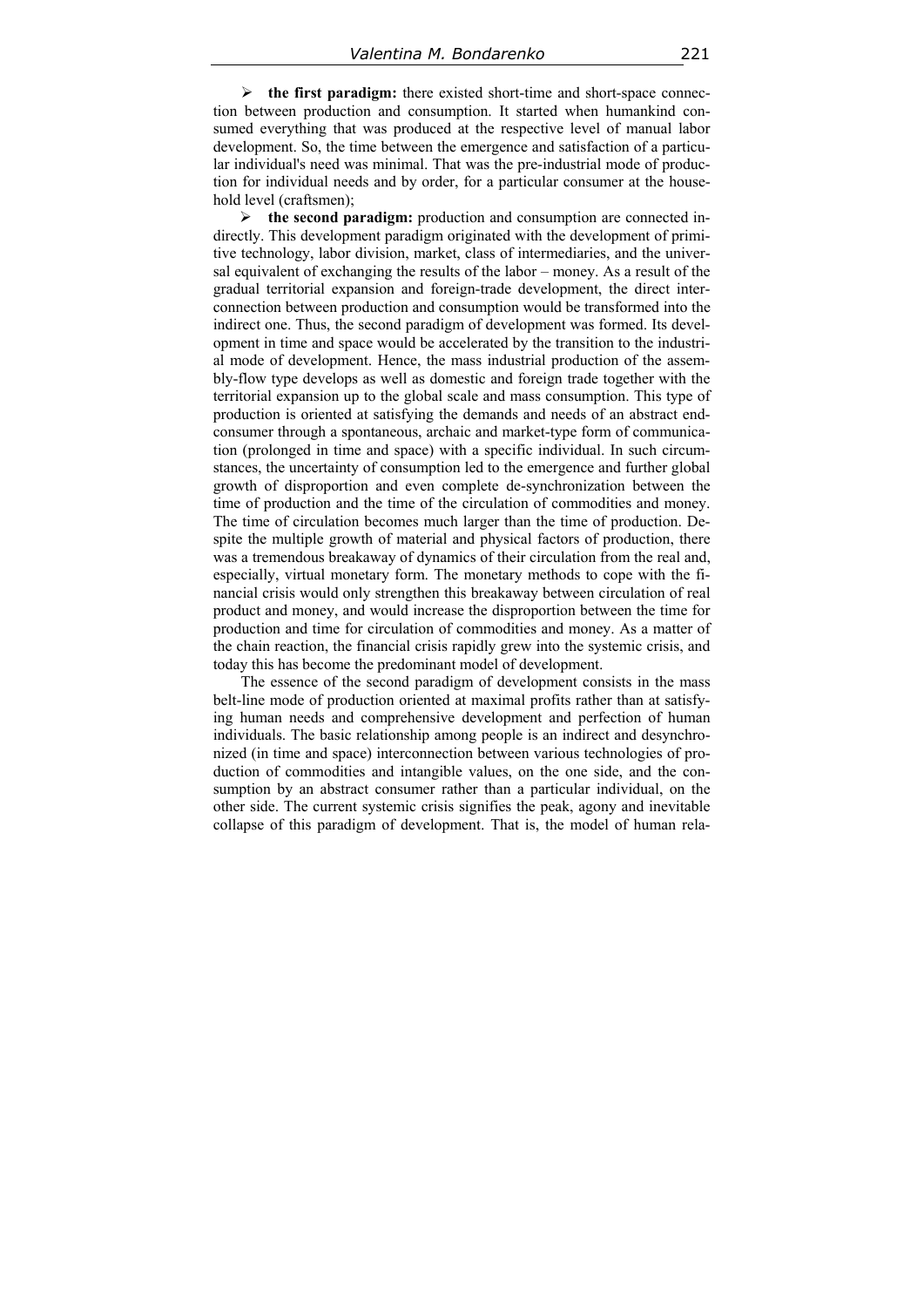tions based on the indirect connection between production and consumption has entirely exhausted itself.

At this long-time and long-space road for movement of ideas, commodities, money, and information, when the time between the emergence and satisfaction of a particular individual's need is unknown, the conditions are objectively formed for different kinds of negative phenomena. Poverty and inequality, recession, skyrocketing prices and inflation, deindustrialization, primitive production and commerce, terrorism and corruption, natural abnormalities and disasters, *etc.* – all these are the links of one and the same chain and a result of the mediated development model. In this model of human relations, the factor of time plays the most negative role.

The current development model represents the mediated human relations that do not correlate with the started era of cosmic speeds and use of digital, informational, cognitional, nano- and other technologies. Due to the development of these high technologies, the economic and other realities change rapidly and become incompatible with the mode of production and consumption, and, especially, with the mediated-type interconnection among individuals which makes it impossible to coordinate interests.

The new methodological tool-kit allows an objective consideration of the formation pattern of another life-organization model capable of eliminating the primary cause of the systemic crisis and allowing taking the crisis-free development path.

### **Proposal for the Development and Realization of 'Territory of Faster Development: Everything for People' ('Megaproject')**

Objective grounds for the development and realization of this Megaproject include:

 availability of the new developed methodology for cognition of regularities in the human-community development (in brief, new cognition methodology of 'Everything for People'), proven several times in Russia and abroad;

 constructive application of the new methodological tool-kit for analysis, comparison and measurement of the global and Russian trends reflecting the deeper processes that so far are invisible to researchers;

 existence of the new paradigm of 'forecasting from future' that was obtained by means of the new methodological kit and provides the unambiguous assessments of the objective reasons that cause the global systemic crisis as well as the need and possibility to proceed to the crisis-free development road on the basis of the development strategy for Russia and the world;

 existence of the solid Megaproject structure as predetermined by the New Cognition Methodology of 'Everything for People': (1) *the goal defini-*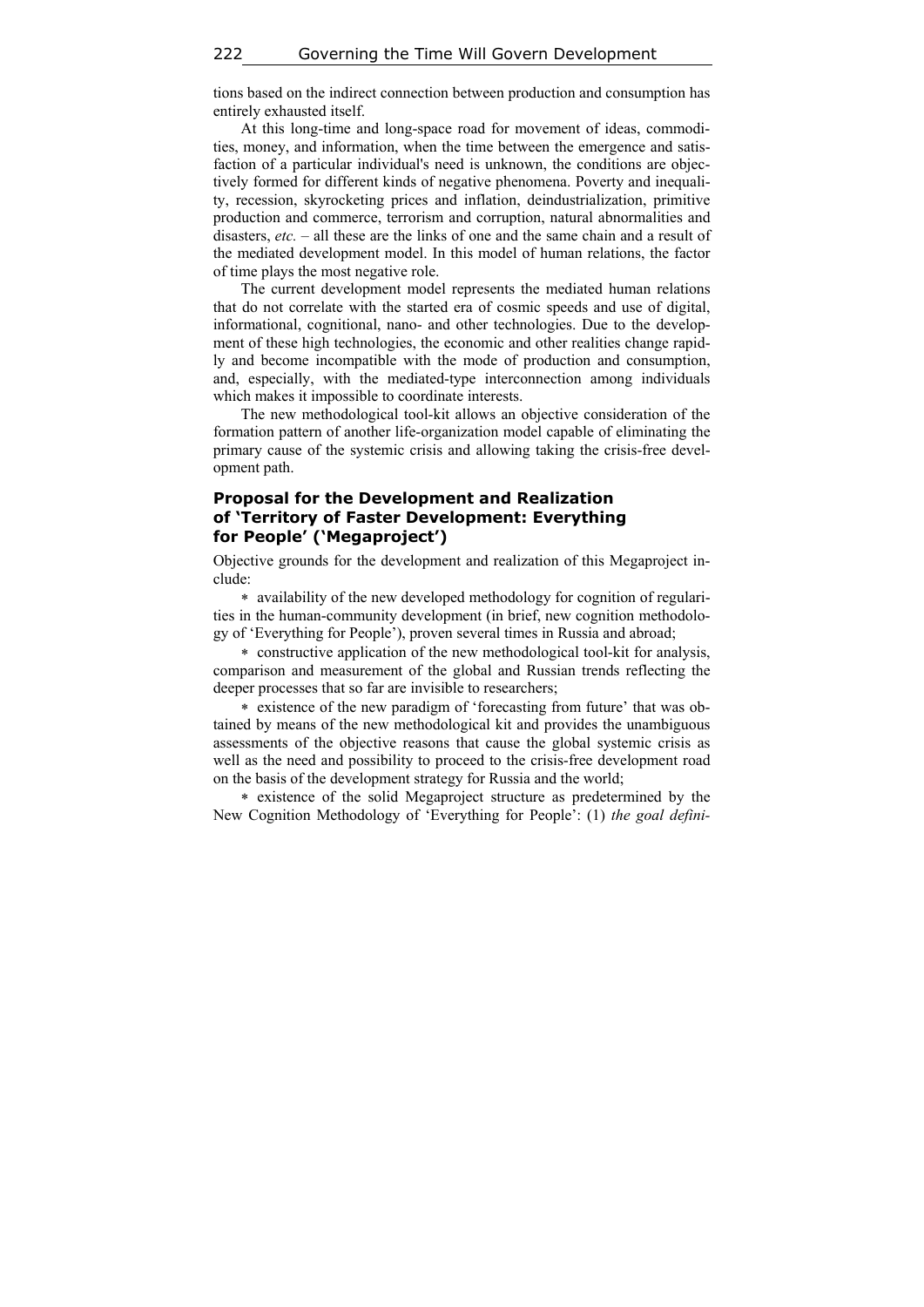*tion*: the single goal objectively set for the long-term, mid-term and short-term perspectives; (2) *the single measure for all processes*: time; (3) *the single efficiency criteria:* continuous, evolutional and irreversible reduction of time between the goal and reality; (4) *cross-disciplinary nature*: at the juncture of all disciplines and spiritual knowledge;

 use of the new methodological resource serves a guarantee of successful contacts among all researchers in the RAS institutes as all of them would be able to speak the same language. This, in turn, will contribute to development of high professional level of research and to obtaining the results for resolution of the most complex problems in formation and practical realization of the Megaproject.

#### **A brief outline of the Megaproject: the resolution of strategic and tactical tasks:**

1. *Formation of new production relations means* to change the content of the economic and social policy of the state and to reorient it to the transition to the reproduction trajectory of development inside a country. This must only be achieved through the orientation of the whole reproduction complex to the ultimate result – that is, attaining of the development goal by means of evolutionary reduction of the time interval between the emergence and satisfaction of every individual's needs. This can be attained if commodities are manufactured only under the demand (order) from a particular individual, without manufacturing any redundant items.

2. *Simultaneous formation of new production forces* means to realize digital revolution in production and thus to make production personalized, that is, manufacturing of products for the one-person 'market'. To this end, it is necessary to draw and realize the subprogram for digital production. The minor high-tech forms of production with distributed systems, re-tunable in the real time depending on the demand (order) of a particular individual with respect to the whole range of his/her needs, must be the final link in such production at each local level (at the given individual's place of residence).

3. For all kinds of production and for all consumers at local level, simultaneous formation of the intercommunication infrastructure that would be based on digital ICT, broad-band television and other innovations.

4. At each local level, formation of the mechanism for real-time conciliation of interests of all actors (the state, business, and society) with interests of ultimate consumers (particular individuals). It is not a human individual, who must be digitalized, but rather the direct human communication and the whole interest-conciliation mechanism that would make it possible to provide everyone with equal and free access to all the variety of goods and benefits at each local level.

5. Providing the transfer of the new life-organization model to the entire territory of Russia, its EurAsEC partners (as a prerequisite for achieving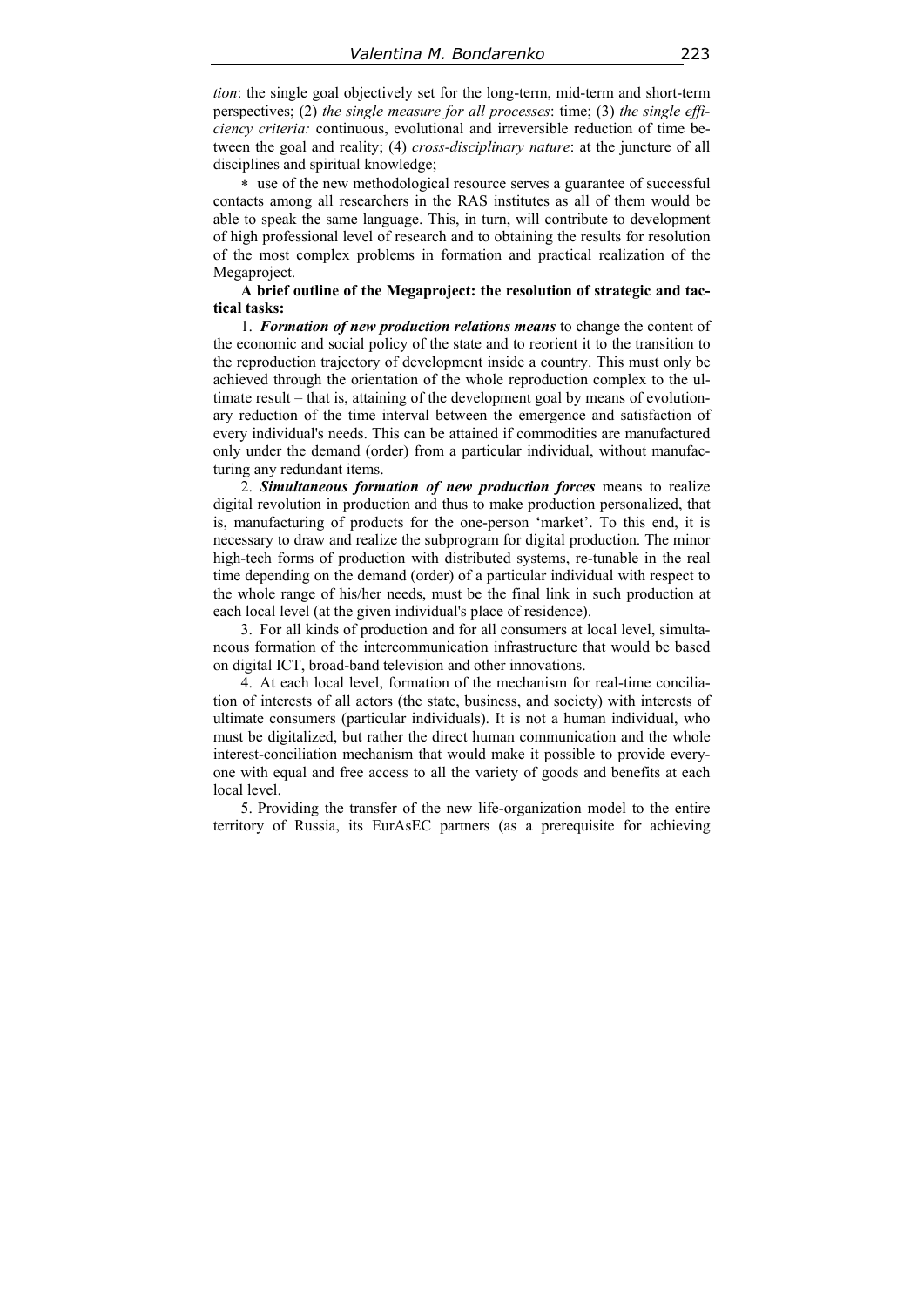a communicative effect) and, may be throughout the planet (probably under the UN auspice).

6. *Tactical task*: Within the framework of the Russian Academy of Science and under the lead of its Institute of Economics, to build the inter-academy, cross-institutional and cross-disciplinary team of scholars and practical workers; to provide for participation of all science-towns and innovation-towns of Russia and the whole global intellectual community, united by network interaction in Internet, in the development of the herein offered model, with due account of special tax preferential regime and acts of law.

7. *Tactical task*: To understand and to accept the provision that the subjects of Megaproject implementation will include the state, business, society and each particular human individual, as all of them will be united by the shared interest in realization of the shared development goal.

8. *Tactical task*: Conceptualization of the need and possibility to develop and realize efficiently at each local level the 'Comprehensive target program of forming the new life-organization model and new technologies of the  $21<sup>st</sup>$  century (new production relations and thereto relevant production forces'). The pilot project of this entirely new environmental approach can be realized at the local level of Russia's different regions and then proliferated throughout the country.

The major effects expected from the realization of the Megaproject:

 $\triangleright$  The establishment of digital equality among particular individuals. Equal access to the benefits of civilization provided under the made order and without producing anything redundant. Conciliation of the individuals' interests at each local level in the self-governance mode. All these effects will help to eliminate disproportions and de-synchronization in the movement of commodities, money and all processes in time and space, and thus to eliminate the primary root-cause of the systemic crisis, as well as to remove all systemic shortcomings in socio-economic, science-tech, institutional, organizational and other aspects of Russia's development. In turn, this new environment of human habitation and the higher-level consciousness will enable us to build secure and strong digital economy that would not depend on the state of affairs in the outside world. This only possible condition will provide security of a human personality, his/her residential community, his region, country and the entire world.

 Consideration of each particular individual's interests at each local level and conciliation of such interests in the real-time regime shall be the only available driving force that would provide motivation 'here and now' for the higher labor productivity. This, in turn, would make it possible to resolve the task of reducing dependence of the Russian economy on the raw-resource exports and would acquire the long-expected intellectual dimension, because any human individual would generate new knowledge in the societal and his/her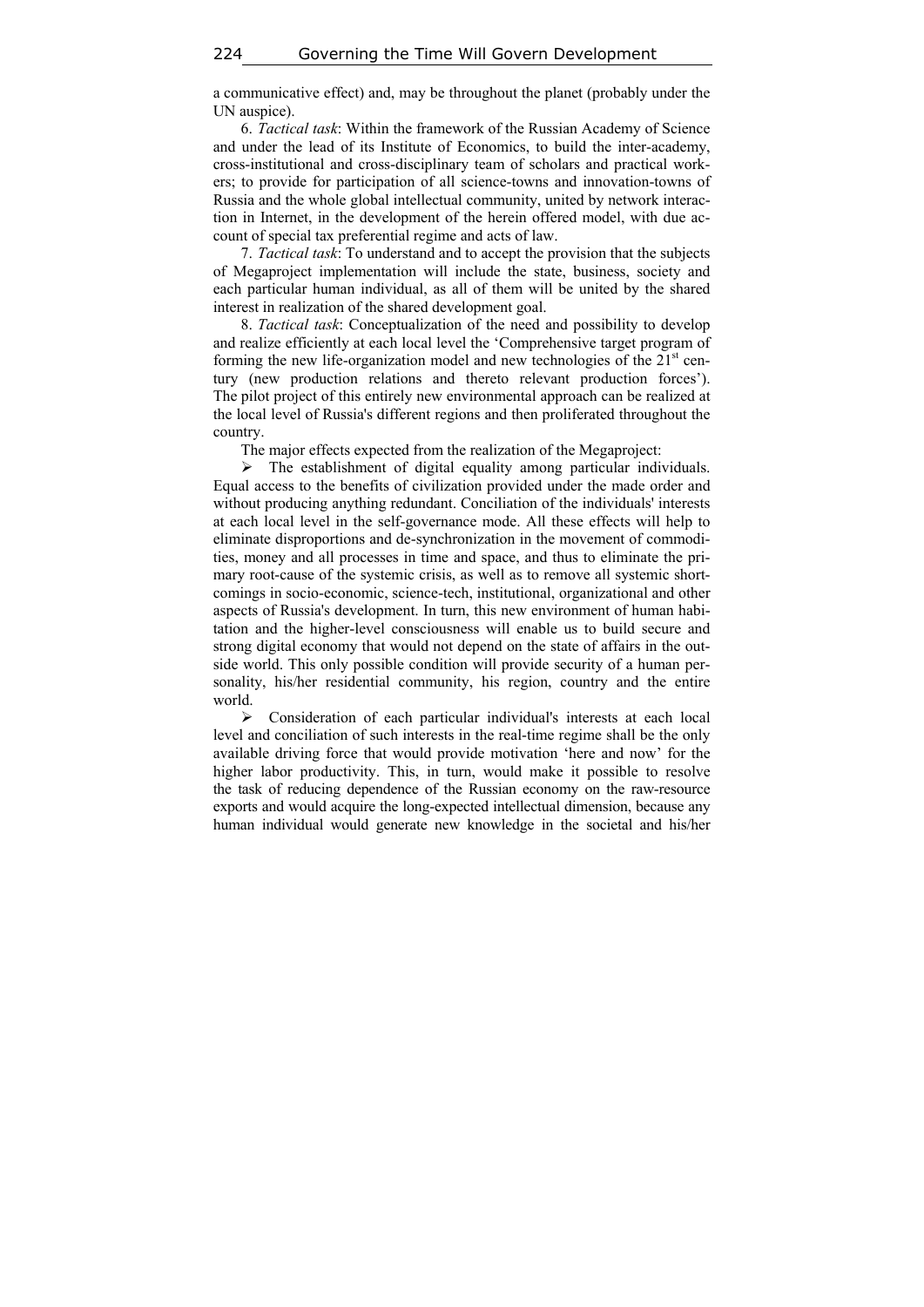own interests. Therefore, each local community can become the Silicon Valley and at the same time the BioEcopolis, and spiritual Mecca, and the Skolkovo Center for development and commercialization of innovative technologies. (The case in point is available in Rwanda, Africa, where they create their own Silicon Valley that will enable them to step over the centuries-long backwardness straight to the  $21<sup>st</sup>$  century.) Only in such conditions, by reducing manufacturing of redundant products and by generating the new ideas of each particular individual, it will be possible to create all conditions for accelerated realization of projects for modernization of infrastructural and technological bases of the economy and to resolve, for example, the problems of mono-towns, as well as to provide for the rise of Siberia and the Far East and to resolve other so far unresolved tasks. Investments will return in the real time rather than in halfcentury periods (*e.g.*, BAM).

Realization of this Megaproject in Russia and the entire global world as well as the transition to control (management) of time should become a breakthrough to the future. The main thing now is not to miss time and to prevent the destructive wave of the new crisis!

#### **References**

- **Astashenkov A. 2013.** The Last Case of Strict Economizing Resulted in Fascism. *Russkaya Planeta*, July 15. *In Russian* (Асташенков А. Последний раз жесткая экономия привела к фашизму. *Русская Планета*, 15 июля).
- **Bondarenko V. M. 2008.** The Innovations, Information Society and Long-Term Development Strategy of Russia. Part 1. *Information Society* (5–6): 109–104. *In Russian* (Бондаренко В. М. Инновации, информационное общество и долгосрочная стратегия развития России. Часть 1. *Информационное общество* (5–6): 109–  $104$
- **Bondarenko V. M. 2009.** The Innovations, Information Society and Long-Term Development Strategy of Russia. Part 2. *Information Society* (1): 78–83. *In Russian* (Бондаренко В. М. Инновации, информационное общество и долгосрочная стратегия развития России. Часть 2. *Информационное общество* (1): 78–83).
- **Bondarenko V. M. 2011а.** Modernization of Russia: Two Paradigms of Development. *MIR [Modernization. Innovation. Development]* 1: 4–12. *In Russian* (Бондаренко В. М. Модернизация России: Две парадигмы развития. *МИР* [*Модернизация, инновация, развитие]*) 1: 4–12.
- **Bondarenko V. 2011b.** Global Processes and Their Dynamics: Two Paradigms of Development. *Journal Globalization Studies* 2(2): 80–89.
- **Bondarenko V. M. 2012.** Transition to Crisis-Free Development: A Myth or a Reality? *Economics and Forecasting* 3: 7–22. *In Russian* (Бондаренко В. М. Переход к бескризисному развитию: Миф или реальность. *Экономика и прогнозирование* 3: 7–22).